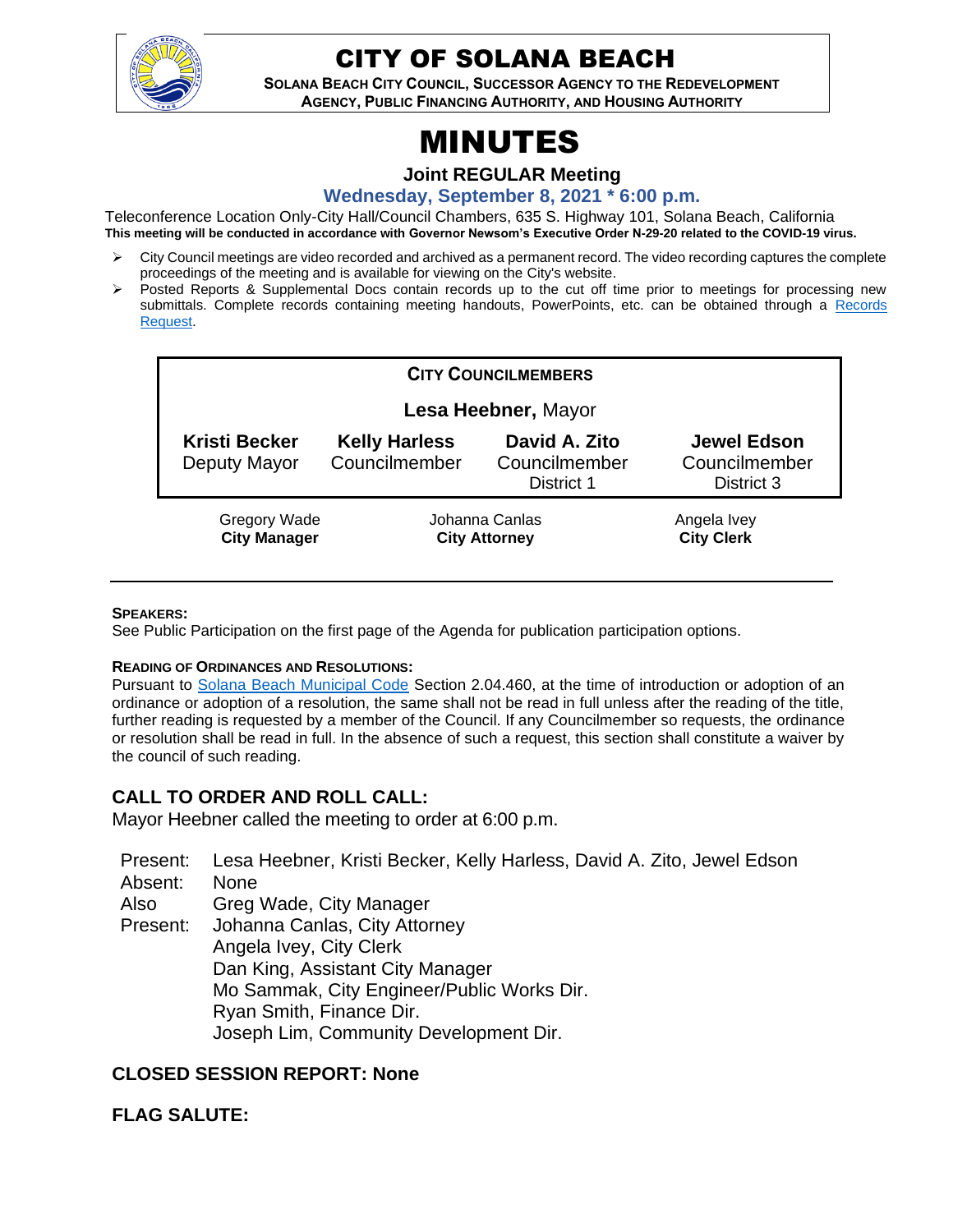**PRESENTATIONS:** Ceremonial items that do not contain in-depth discussion and no action/direction.

## **Blue City Certification**

Rimga Viskanta, Sr. Mgmt Analyst, presented a PowerPoint (on file).

Alisan Amrhein, Chief City Liaison, Blue City Network, presented the certificate to Solana Beach for its environmental initiatives and programs including banning smoking on the beach, single use plastic bags, and polystyrene food containers, as well as forming a CCA which achieved 100% greenhouse gas free energy for all customers.

Greg Wade, City Manager, introduced the new Captain of the San Diego County Sheriff's Department North County, Captain Dustin Lopez.

## **APPROVAL OF AGENDA:**

**Motion:** Moved by Councilmember Edson and second by Deputy Mayor Becker to approve. **Approved 5/0.** Ayes: Heebner, Becker, Harless, Zito, Edson. Noes: None. Motion carried unanimously.

## **ORAL COMMUNICATIONS:**

*Note to Public: Refer to Public Participation for information on how to submit public comment.*  This portion of the agenda provides an opportunity for members of the public to address the City Council on items relating to City business and not appearing on today's agenda by having submitted written comments for the record to be filed with the record or by registering to join the virtual meeting online to speak live, per the Public Participation instructions on the Agenda. Comments relating to items on this evening's agenda are taken at the time the items are heard. Pursuant to the Brown Act, no action shall be taken by the City Council on public comment items. Council may refer items to the City Manager for placement on a future agenda. The maximum time allotted for each speaker is THREE MINUTES (SBMC 2.04.190).

## **COUNCIL COMMUNITY ANNOUNCEMENTS / COMMENTARY:**

*An opportunity for City Council to make brief announcements or report on their activities. These items are not agendized for official City business with no action or substantive discussion.* 

## **A. CONSENT CALENDAR:** (Action Items) (A.1. - A.5.)

*Note to Public: Refer to Public Participation for information on how to submit public comment.*  Items listed on the Consent Calendar are to be acted in a single action of the City Council unless pulled for discussion.

Any member of the public may address the City Council on an item of concern by submitting written correspondence for the record to be filed with the record or by registering to join the virtual meeting online to speak live, per the Public Participation instructions on the Agenda. The maximum time allotted for each speaker is THREE MINUTES (SBMC 2.04.190).

Those items removed from the Consent Calendar by a member of the Council will be trailed to the end of the agenda, while Consent Calendar items removed by the public will be discussed immediately after approval of the Consent Calendar.

## **A.1. Minutes of the City Council.**

Recommendation: That the City Council

1. Approve the Minutes of the June 23, 2021 City Council Meeting.

Approved Minutes [http://www.ci.solana-beach.ca.us/index.asp?SEC=F0F1200D-21C6-4A88-8AE1-0BC07C1A81A7&Type=B\\_BASIC](http://www.ci.solana-beach.ca.us/index.asp?SEC=F0F1200D-21C6-4A88-8AE1-0BC07C1A81A7&Type=B_BASIC)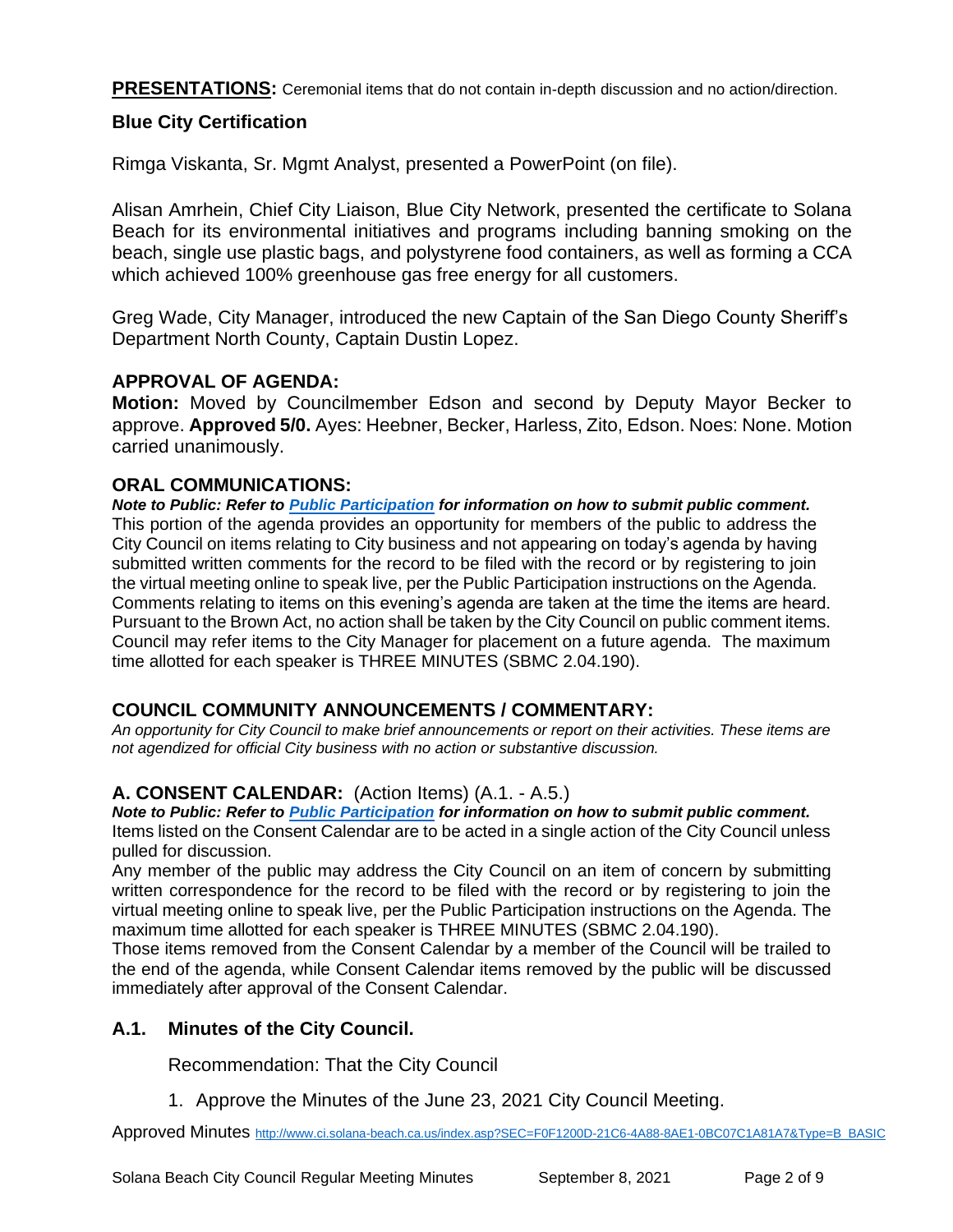**Motion:** Moved by Deputy Mayor Becker and second by Councilmember Harless to approve. **Approved 5/0.** Ayes: Heebner, Becker, Harless, Zito, Edson. Noes: None. Motion carried unanimously.

## **A.2. Register Of Demands.** (File 0300-30)

Recommendation: That the City Council

1. Ratify the list of demands for August 07, 2021 – August 20, 2021.

## [Item A.2. Report \(click here\)](https://solanabeach.govoffice3.com/vertical/Sites/%7B840804C2-F869-4904-9AE3-720581350CE7%7D/uploads/Item_A.2._Report_(click_here)_-_09-08-21_-_O.pdf)

*Posted Reports & Supplemental Docs contain records up to the cut off time, prior to the start of the meeting, for processing new submittals. The final official record containing handouts, PowerPoints, etc. can be obtained through a Records Request to the City Clerk's Office.*

**Motion:** Moved by Deputy Mayor Becker and second by Councilmember Harless to approve. **Approved 5/0.** Ayes: Heebner, Becker, Harless, Zito, Edson. Noes: None. Motion carried unanimously.

## **A.3. General Fund Budget Adjustments for Fiscal Year 2021/2022.** (File 0330-30)

Recommendation: That the City Council

1. Receive the report listing changes made to the Fiscal Year 2021/2022 General Fund Adopted Budget.

## [Item A.3. Report \(click here\)](https://solanabeach.govoffice3.com/vertical/Sites/%7B840804C2-F869-4904-9AE3-720581350CE7%7D/uploads/Item_A.3._Report_(click_here)_-_09-08-21_-_O.pdf)

*Posted Reports & Supplemental Docs contain records up to the cut off time, prior to the start of the meeting, for processing new submittals. The final official record containing handouts, PowerPoints, etc. can be obtained through a Records Request to the City Clerk's Office.*

**Motion:** Moved by Deputy Mayor Becker and second by Councilmember Harless to approve. **Approved 5/0.** Ayes: Heebner, Becker, Harless, Zito, Edson. Noes: None. Motion carried unanimously.

## **A.4. Citywide Landscape Services.** (File 0750-25)

Recommendation: That the City Council

- 1. Adopt **Resolution 2021-103**:
	- a. Authorizing the City Manager to amend the Professional Services Agreement with Nissho of California, Inc. to increase the total cost of the agreement by \$65,000 for an amount not to exceed \$412,411 for Citywide Landscape Maintenance Services for Fiscal Year 2021/22.
	- b. Appropriating \$40,000 in General Funds to the Parks/Professional Services account.
	- c. Authorizing the City Treasurer to amend the FY 2021/22 Adopted Budget accordingly.

### [Item A.4. Report \(click here\)](https://solanabeach.govoffice3.com/vertical/Sites/%7B840804C2-F869-4904-9AE3-720581350CE7%7D/uploads/Item_A.4._Report_(click_here)_-_09-08-21_-_O.pdf)

*Posted Reports & Supplemental Docs contain records up to the cut off time, prior to the start of the meeting, for processing new submittals. The final official record containing handouts, PowerPoints, etc. can be obtained through a Records Request to the City Clerk's Office.*

**Motion:** Moved by Deputy Mayor Becker and second by Councilmember Harless to approve. **Approved 5/0.** Ayes: Heebner, Becker, Harless, Zito, Edson. Noes: None. Motion carried unanimously.

## **A.5. City's Housing and Safety Elements Update**. (File 0610-10)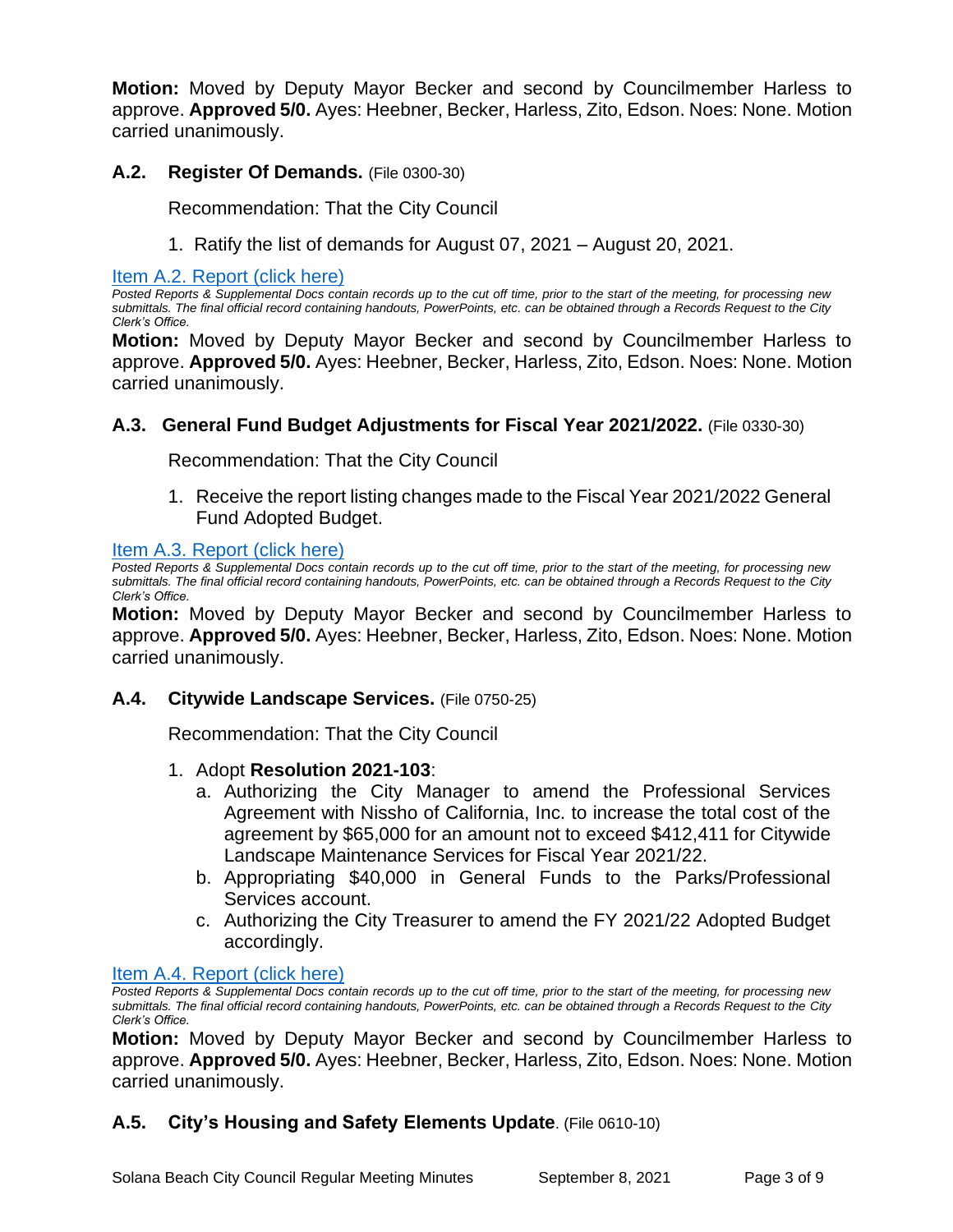Recommendation: That the City Council

1. Adopt **Resolution 2021-109** authorizing the City Manager to execute Amendment #2 to the Professional Services Agreement with Kimley-Horn and Associates Inc. for an additional amount not to exceed \$11,200.

## [Item A.5. Report \(click here\)](https://solanabeach.govoffice3.com/vertical/Sites/%7B840804C2-F869-4904-9AE3-720581350CE7%7D/uploads/Item_A.5._Report_(click_here)_-_09-08-21_-_O.pdf)

*Posted Reports & Supplemental Docs contain records up to the cut off time, prior to the start of the meeting, for processing new submittals. The final official record containing handouts, PowerPoints, etc. can be obtained through a Records Request to the City Clerk's Office.*

**Motion:** Moved by Deputy Mayor Becker and second by Councilmember Harless to approve. **Approved 5/0.** Ayes: Heebner, Becker, Harless, Zito, Edson. Noes: None. Motion carried unanimously.

## **B. PUBLIC HEARINGS:** (B.1.– B.2.)

*Note to Public: Refer to Public Participation for information on how to submit public comment.*  Any member of the public may address the City Council on an item of concern by submitting written correspondence for the record to be filed with the record or by registering to join the virtual meeting online to speak live, per the Public Participation instructions on the Agenda. The

maximum time allotted for each speaker is THREE MINUTES (SBMC 2.04.190). An applicant or designee(s) for a private development/business project, for which the public hearing is being held, is allotted a total of fifteen minutes to speak, as per SBMC 2.04.210. A portion of the fifteen minutes may be saved to respond to those who speak in opposition. All other speakers have three minutes each.

After considering all of the evidence, including written materials and oral testimony, the City Council must make a decision supported by findings and the findings must be supported by substantial evidence in the record.

**B.1. Public Hearing: 510 N. Acacia Ave., Applicants: Churches and Rauhala, Application: DRP20-012, SDP 21-016.** (File 0600-40)

The proposed project meets the minimum objective requirements under the SBMC, may be found to be consistent with the General Plan and may be found, as conditioned, to meet the discretionary findings required as discussed in this report to approve a DRP and administratively issue a SDP. Therefore, Staff recommends that the City Council:

- 1. Conduct the Public Hearing: Open the Public Hearing, Report Council Disclosures, Receive Public Testimony, and Close the Public Hearing.
- 2. Find the project exempt from the California Environmental Quality Act pursuant to Section 15303 of the State CEQA Guidelines; and
- 3. If the City Council makes the requisite findings and approves the project, adopt **Resolution 2021-105** conditionally approving a DRP and SDP to demolish the existing single-story, single-family residence, maintain an existing legal nonconforming detached single-car garage, construct a replacement two-story, single-family residence, and perform associated site improvements at 510 North Acacia Avenue, Solana Beach.

[Item B.1. Report \(click here\)](https://solanabeach.govoffice3.com/vertical/Sites/%7B840804C2-F869-4904-9AE3-720581350CE7%7D/uploads/Item_B.1._Report_(click_here)_-_09-08-21_-_O.pdf)

[Item B.1. Updated Report #1 \(added 9-8-21 at 10:15am\)](https://solanabeach.govoffice3.com/vertical/Sites/%7B840804C2-F869-4904-9AE3-720581350CE7%7D/uploads/Item_B.1._Updated_Report_1_(9-8_at_10am)_-_O.pdf)

*Posted Reports & Supplemental Docs contain records up to the cut off time, prior to the start of the meeting, for processing new submittals. The final official record containing handouts, PowerPoints, etc. can be obtained through a Records Request to the City Clerk's Office.*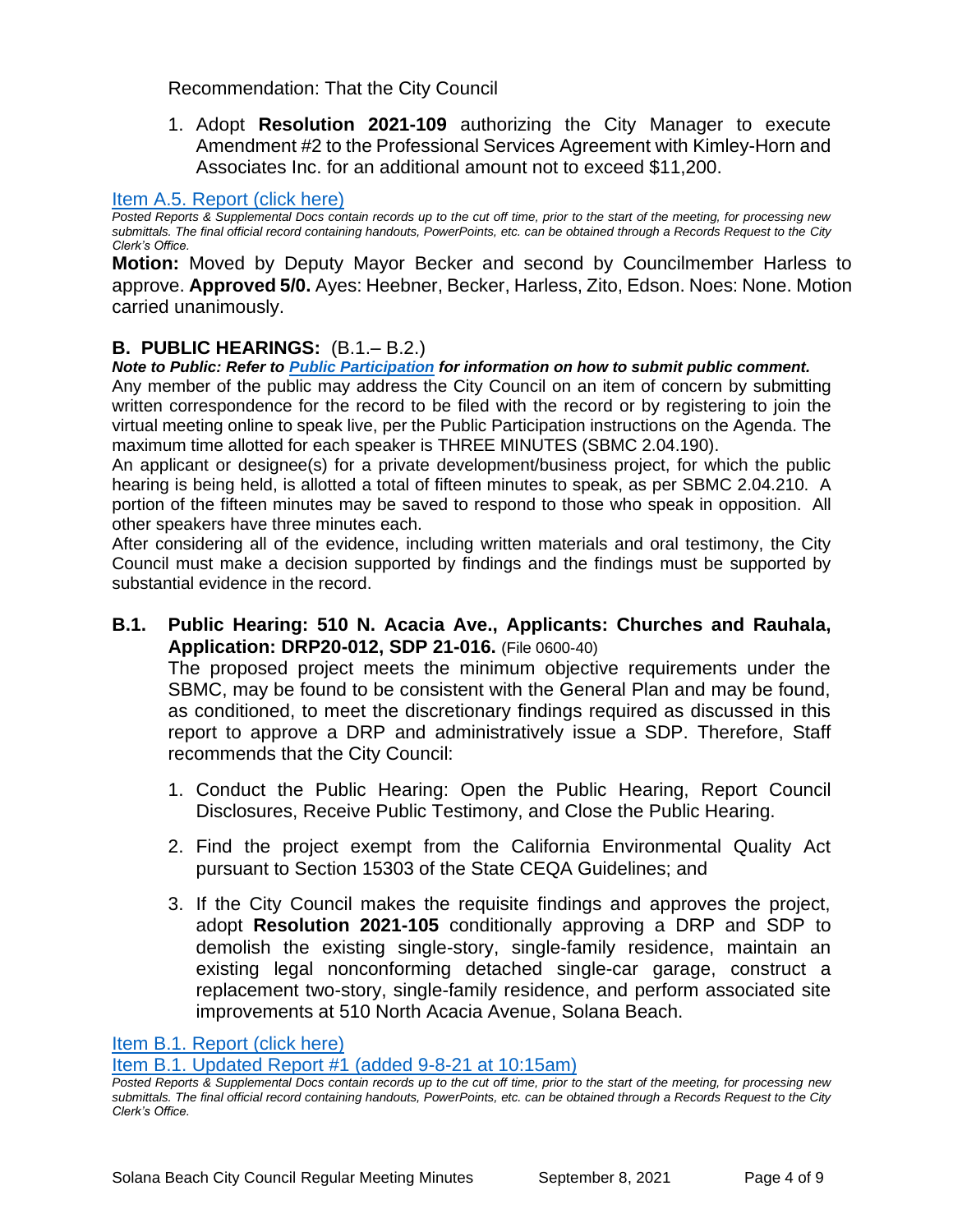Greg Wade, City Manager, introduced the item.

Katie Benson, Sr. Planner, presented a PowerPoint (on file).

Mayor Heebner opened the public hearing.

Council disclosures.

Janet Churches, Applicant, spoke about living in the house for 15 years and the need for another bedroom and bathroom for their children. Tyler Van Stright, Architect, said he was available for questions.

**Motion:** Moved by Councilmember Zito and second by Councilmember Harless to close the public hearing. **Approved 5/0:** Ayes: Heebner, Becker, Harless, Zito, Edson. Noes: None. Motion carried unanimously.

**Motion:** Moved by Councilmember Zito and second by Councilmember Edson to approve. **Approved 5/0:** Ayes: Heebner, Becker, Harless, Zito, Edson. Noes: None. Motion carried unanimously.

## **B.2. Public Hearing: 521 Canyon Drive, Applicant: Agee, Application: DRP21- 003.** (File 0600-40)

The proposed project meets the minimum objective requirements under the SBMC, may be found to be consistent with the General Plan and may be found, as conditioned, to meet the discretionary findings required as discussed in this report to approve a DRP. Therefore, Staff recommends that the City Council:

- 1. Conduct the Public Hearing: Open the Public Hearing, Report Council Disclosures, Receive Public Testimony, and Close the Public Hearing.
- 2. Find the project exempt from the California Environmental Quality Act pursuant to Section 15303 of the State CEQA Guidelines; and
- 3. If the City Council makes the requisite findings and approves the project, adopt **Resolution 2021-104** conditionally approving a DRP to construct 4,280 square-foot, single-story single-family residence with an attached 550 squarefoot garage and perform associated site improvements at 521 Canyon Drive, Solana Beach.

[Item B.2. Report \(click here\)](https://solanabeach.govoffice3.com/vertical/Sites/%7B840804C2-F869-4904-9AE3-720581350CE7%7D/uploads/Item_B.2._Report_(click_here)_-_09-08-21_-_O.pdf)

[Item B.2. Supplemental Docs \(updated 9-8-21 at 2:00pm\)](https://solanabeach.govoffice3.com/vertical/Sites/%7B840804C2-F869-4904-9AE3-720581350CE7%7D/uploads/Item_B.2._Supplemental_Docs_(upd._9-8_at_105pm)_-_O.pdf)

*Posted Reports & Supplemental Docs contain records up to the cut off time, prior to the start of the meeting, for processing new submittals. The final official record containing handouts, PowerPoints, etc. can be obtained through a Records Request to the City Clerk's Office.*

Greg Wade, City Manager, introduced the item.

Katie Benson, Sr. Planner, presented a PowerPoint (on file).

Mayor Heebner opened the public hearing.

Council disclosures.

Solana Beach City Council Regular Meeting Minutes September 8, 2021 Page 5 of 9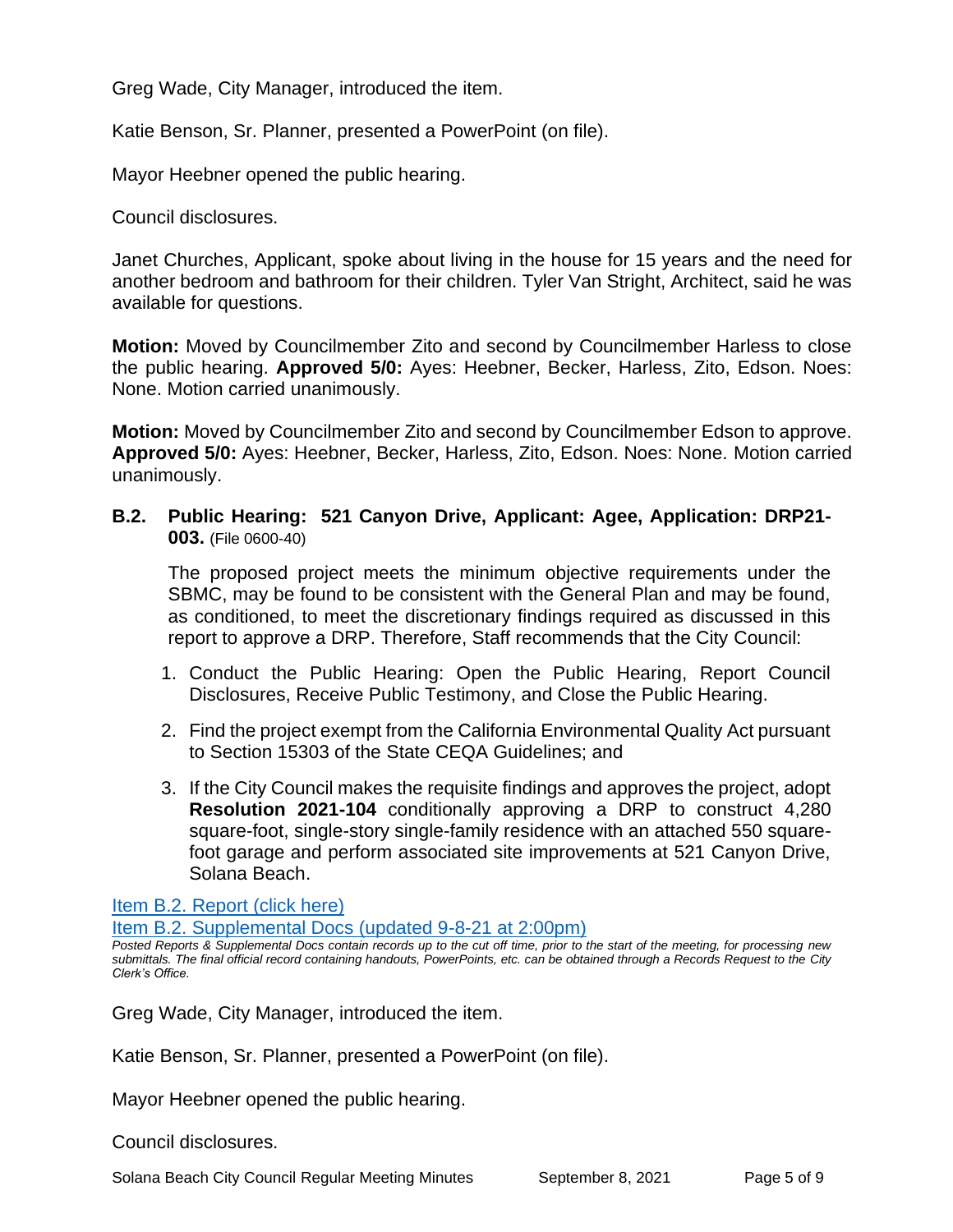Council and Staff discussed the patios and related covers.

**Motion:** Moved by Councilmember Zito and second by Deputy Mayor Becker to close the public hearing. **Approved 5/0:** Ayes: Heebner, Becker, Harless, Zito, Edson. Noes: None. Motion carried unanimously.

Council discussed directing Staff to look at the issue of three sided covered patios for future projects and when it should be included in the floor area ratio (FAR).

**Motion:** Moved by Mayor Heebner and second by Councilmember Edson to approve. **Approved 5/0:** Ayes: Heebner, Becker, Harless, Zito, Edson. Noes: None. Motion carried unanimously.

## **C. STAFF REPORTS:** (C.1. – C.4.)

*Note to Public: Refer to Public Participation for information on how to submit public comment.*  Any member of the public may address the City Council on an item of concern by submitting written correspondence for the record to be filed with the record or by registering to join the virtual meeting online to speak live, per the Public Participation instructions on the Agenda. The maximum time allotted for each speaker is THREE MINUTES (SBMC 2.04.190).

## **C.1. Net Energy Metering 3.0 (NEM) Proceeding.** (File 1010-46)

Recommendation: That the City Council

1. Discuss and consider adoption of **Resolution 2021-107** regarding the NEM 3.0 proceeding presently before the CPUC (California Public Utilities Commission).

[Item C.1. Report \(click here\)](https://solanabeach.govoffice3.com/vertical/Sites/%7B840804C2-F869-4904-9AE3-720581350CE7%7D/uploads/Item_C.1._Report_(click_here)_-_09-08-21_-_O.pdf)

[Item C1. Supplemental Docs \(updated 9-8-21 at 4:36pm\)](https://solanabeach.govoffice3.com/vertical/Sites/%7B840804C2-F869-4904-9AE3-720581350CE7%7D/uploads/Item_C.1._Supplemental_Docs_(upd._9-8_at_436pm)_-_O.pdf)

*Posted Reports & Supplemental Docs contain records up to the cut off time, prior to the start of the meeting, for processing new submittals. The final official record containing handouts, PowerPoints, etc. can be obtained through a Records Request to the City Clerk's Office.*

Dan King, Assistant City Manager, presented a PowerPoint (on file).

Michael Vasilakis, Climate Action Campaign, spoke of his support for the resolution to protect equitable access to rooftop solar and storage, and renewable resources being deployed quickly in the case of flex alerts.

Karinna Gonzales, Hammond Climate Solutions and member of the San Diego Green New Deal Alliance, spoke about support of the resolution, the California Public Utility Commission's own analysis stating that the primary cause for increased utility rates were tiered rates and transmission and distribution and their associated wildfire costs, utility transmission charges having risen 2.3 billion per year and distribution costs having risen 3.6 billion per year which has raised rates, rate payers being forced to pay for the devastating wildfires caused by SDG&E and the transmission lines, rooftop solar reducing the amount of transmission and distribution infrastructure needed, and SDG&E's proposal including the highest solar fees in the nation.

Shelah Ott, San Diego Building Electrification Coalition member, spoke about her support for the resolution, the need for solar to be able to grow sustainably and equitably in order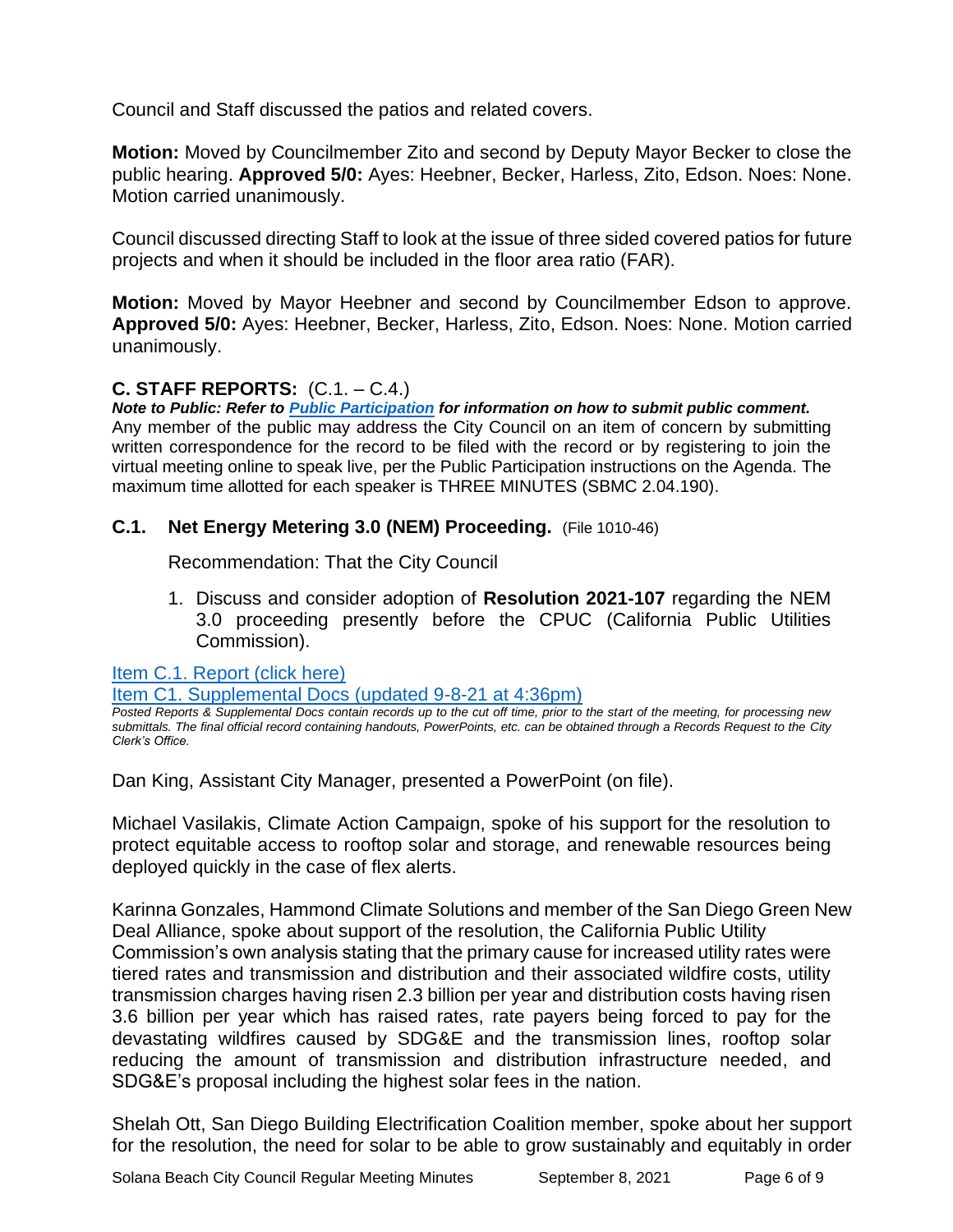for California to fight the climate emergency, SDG&E and its parent company Sempra's continued fight against clean energy solutions that would help communities and the planet, SDG&E's donation to organizations that support their fossil fuel agenda, SDG&E pushing its agenda of utility scale solar that has caused their rate tariffs across the region to burden the cost of incredibly expensive transmission lines, the changes to net energy metering being proposed by the investor-owned utilities at the California Public Utilities Commission hurting Clean Energy Alliance, and Solana Beach standing up for local rooftop solar.

Joe Gabaldon, SDG&E Public Affairs Manager for the north coast cities, spoke about SDG&E having a net energy metering proceeding, the PUC following the law by revisiting the 25 year old solar program, hiring a third party to evaluate the current statewide program, a study that found that current rooftop solar subsidies increased electric bills for non-solar customers, and that the subsidies created by the NEM tariff were disproportionately paid by younger, less wealthy, and disadvantaged electricity customers. He said that several consumer advocates and environmental organizations advocating for meaningful reform to the NEM program such as the Natural Resource Defense Council, the PUC zone Public Advocates Office, the Utility Reform Network had found the existing program to be inequitable and in need of major updates, that Council should invite these groups to speak on the issue, that SDG&E and other utilities do not profit in any way from updating the NEM program, that SDG&E's policy goals and intentions were to design a program that was more equitable for all customers and ensuring affordability of a clean energy future, and that they encouraged the language in the resolution to address the growing cost shift of approximately \$3.4 billion dollars across the state that was burdening lower income individuals.

Tara Hammond, Hammond Climate Solutions, spoke in support of the resolution, and said that SDG&E opposed programs that benefited the community while reducing the climate crisis, that SDG&E and Sempra could not legally oppose community choice energy, that SoCalGas formed a front group to push an anti-building electrification campaign to increase the use of 30 harmful fossil fuels, all three investor owned utility companies having attacked rooftop solar for over a decade because of profits from projects that increase the need for costly transmission lines, the transmission lines having caused fires, SDG&E being one of the highest rate utilities in the country, their pushing of fracked gas which causes poisoning of air, land, water, and people, and that Sempra CEO Jack Martin would have given up some of his \$12 million in compensation last year during a pandemic if the company cared about equity, and about SDG&E's speaker requesting that Council have all of the anti-solar parties present to the City.

Peter Zahn speaking on behalf of the Climate Action Commission said that this adoption originated in the de-carbonization strategy subcommittee, which unanimously voted to forward it to the full commission, the commission heard from several members of the public environmental organizations as well as SDG&E, the commission voted to approve the resolution, the IOUs proposal would hurt electricity customers in Solana Beach and throughout California by making rooftop solar more expensive by increasing customer's electric bills and drastically reducing the credits that net energy metering has provided to for years, that SDG&E's submittal today would harm low income rate payers, that an overwhelming number of environmental organizations took positions opposed to assertions made by SDG&E in the IOUs proposal, that if it was adopted it would impede the cities and states ability to meet greenhouse gas reduction goals, and it would impede the ability to set more aggressive targets which was counter to Council's declaration of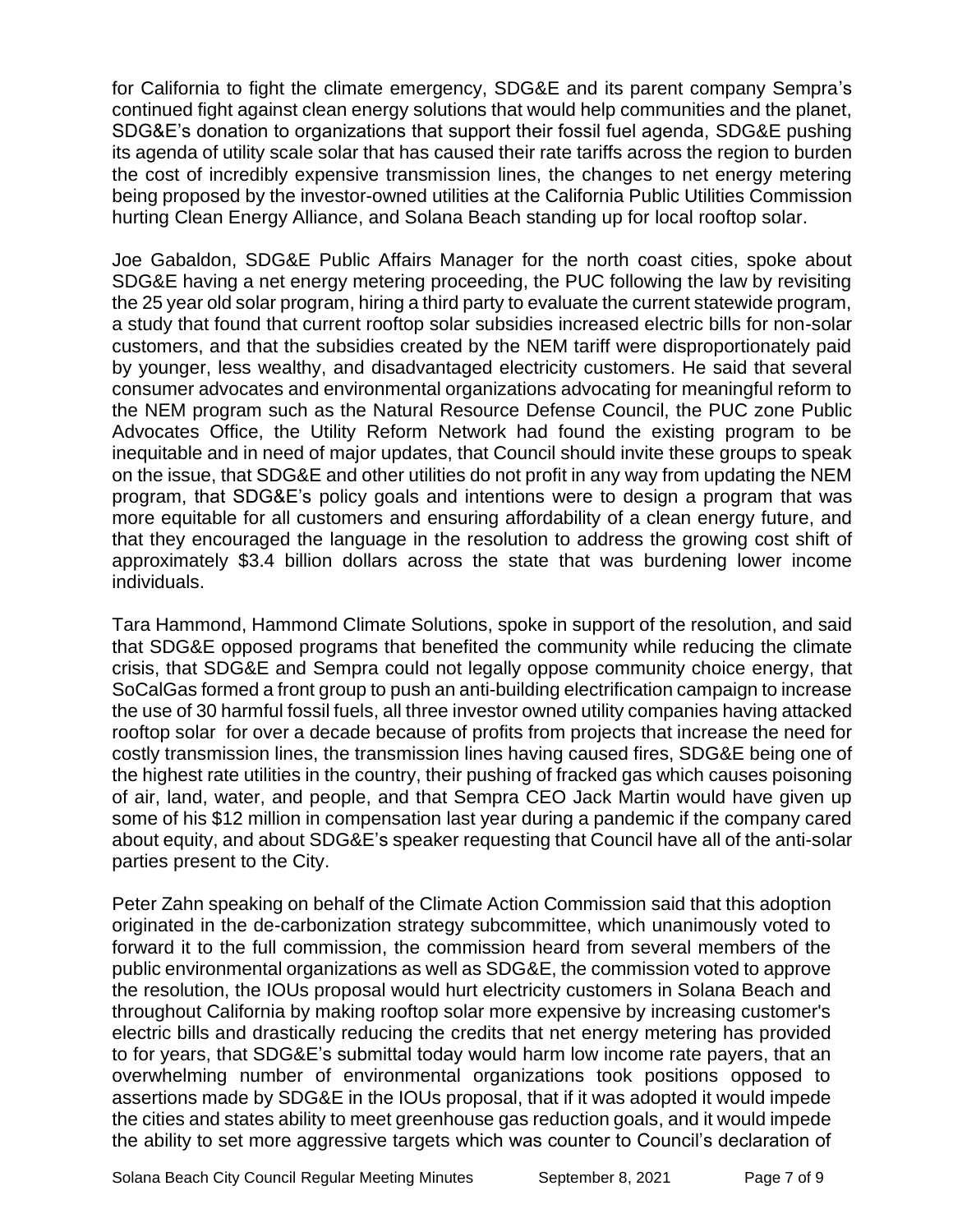a climate emergency.

John Bottorf, CleanEarth4Kids.org, spoke about their support for the resolution, multiple legitimate studies showing that rooftop solar saves California rate payers over one hundred billion dollars, the extraction in burning of fossil fuels harms health here and around the world both indoor and outdoor, fossil fuel air pollution being responsible for one in five deaths, San Diego County getting an F in ozone, which is smog and sunlight, and a D in particle pollution, fossil fuels being a detriment to all from a pollution and climate change standpoint, SDG&E and other utility companies not being interested in fighting climate change but only their profits, and all those opposed having a financial interest but not the interest of the people in the community.

David Rosenfeld, Solar Rights Alliance, spoke about their strong support for the resolution, 1.2 million people having solar in this state, solar was now working into middle-class neighborhoods and that it should be in the hands of millions of working communities all around the state so that people have the tools to protect themselves from blackouts and to control their energy bills, California having the most detailed energy modeling in the United States that shows California cutting \$120 billion from its electricity costs over the next 30 years, or \$295 per rate payer per year. He said that utilities were proposing to double the cost of rooftop solar taking the industry back 15 years when only the very wealthy could afford it, that SDG&E was putting out false information, and that once their numbers were unpacked it showed that they used tricky accounting and bad premises.

**Motion:** Moved by Councilmember Zito and second by Councilmember Edson to approve. **Approved 5/0:** Ayes: Heebner, Becker, Harless, Zito, Edson. Noes: None. Motion carried unanimously.

## **C.2. Public Arts Commission Appointment.** (File 0120-06)

Recommendation: That the City Council

1. Appoint one (1) member to the Public Arts Commission nominated/appointed by *Council-at-large* with a term ending January 2023.

### [Item C.2. Report](https://solanabeach.govoffice3.com/vertical/Sites/%7B840804C2-F869-4904-9AE3-720581350CE7%7D/uploads/Item_C.2._Report_(click_here)_-_09-08-21_-_O.pdf) (click here)

Greg Wade, City Manager, introduced the item.

Mayor Heebner nominated Marilyn Barnett.

**Motion:** Moved by Mayor Heebner and second by Councilmember Harless to appoint Marilyn Barnett. **Approved 5/0:** Ayes: Heebner, Becker, Harless, Zito, Edson. Noes: None. Motion

## **C.3. Introduce (1st Reading) Ordinance 515 - Regarding Official Bonds, Insurance, and Policy Limit.** (File 0180-55)

Recommendation: That the City Council

*Posted Reports & Supplemental Docs contain records up to the cut off time, prior to the start of the meeting, for processing new submittals. The final official record containing handouts, PowerPoints, etc. can be obtained through a Records Request to the City Clerk's Office.*